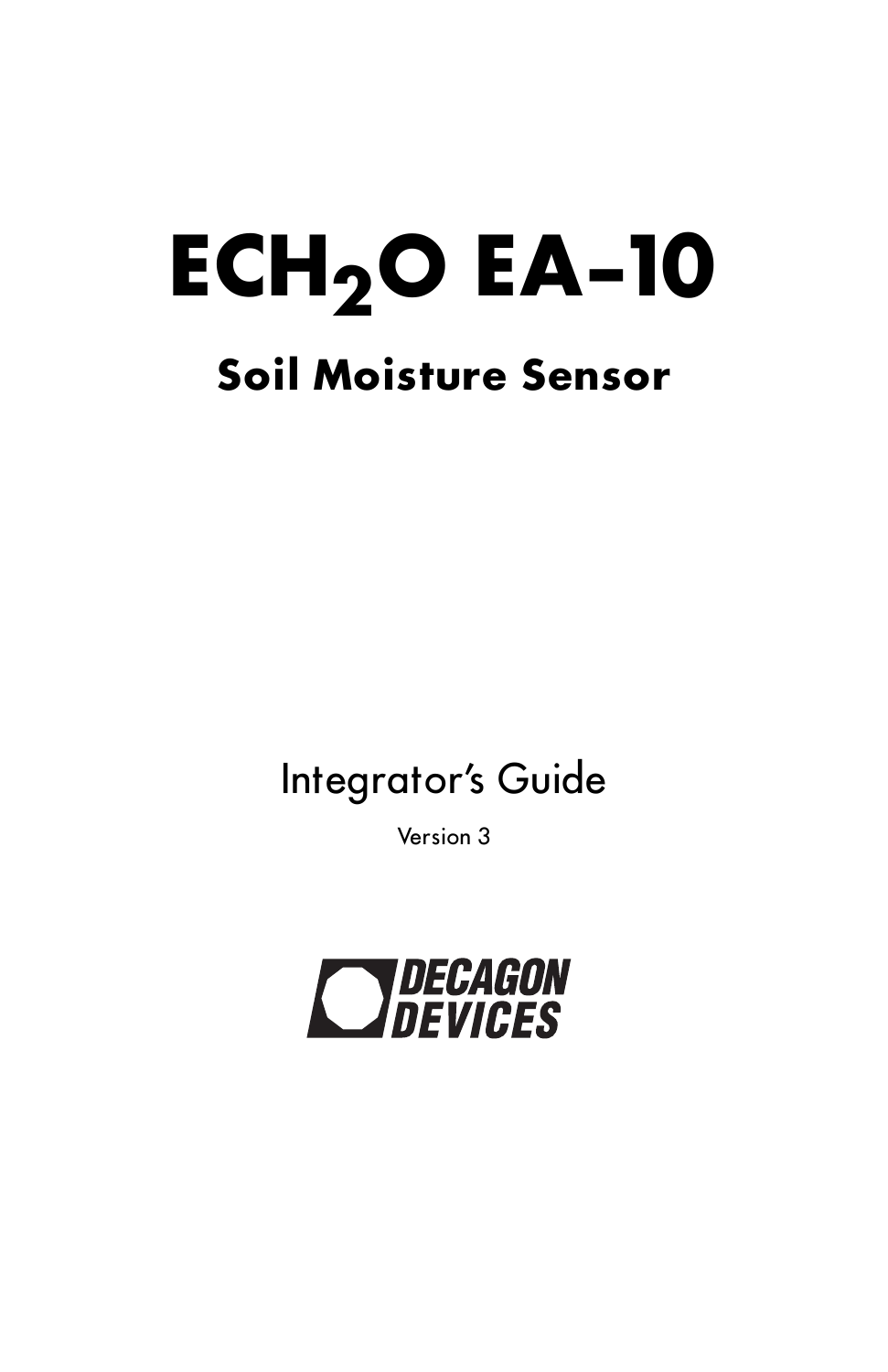#### **Decagon Devices, Inc.**

All rights reserved **©**2008-2011

Decagon Devices, Inc. 2365 NE Hopkins Court Pullman WA 99163 www.decagon.com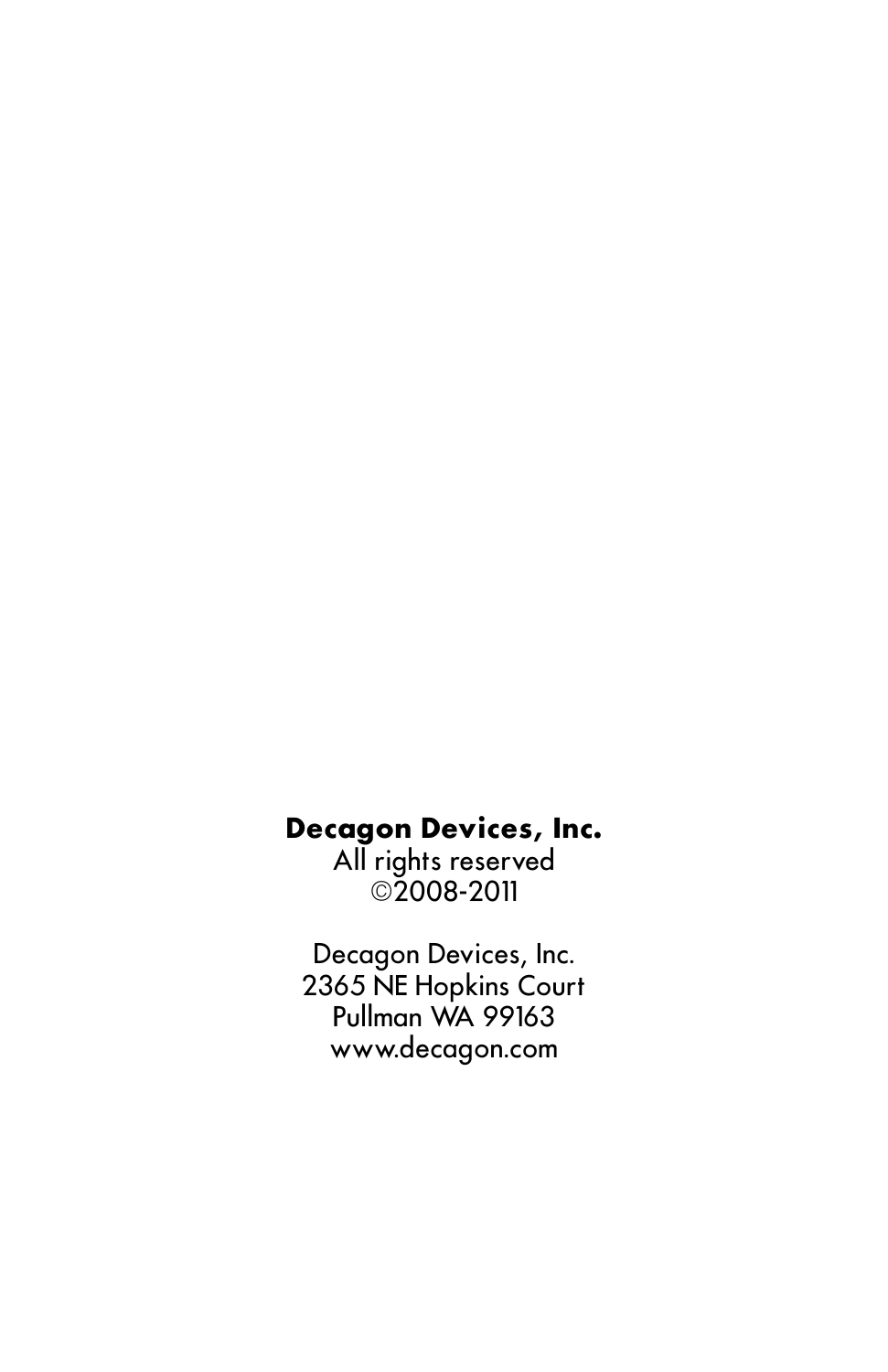# **Contents**

| 2. Installing the EA-10 $\dots\dots$                                                                      |    |
|-----------------------------------------------------------------------------------------------------------|----|
| Hardware Requirements 8<br>$\mathsf{Troubles}$ hooting $\ldots \ldots \ldots \ldots \ldots \ldots \ldots$ |    |
| 3. How the EA-10 Works<br>Calibration<br>Functional Testing                                               | 11 |
| 4. Further Reading                                                                                        |    |
| Index                                                                                                     |    |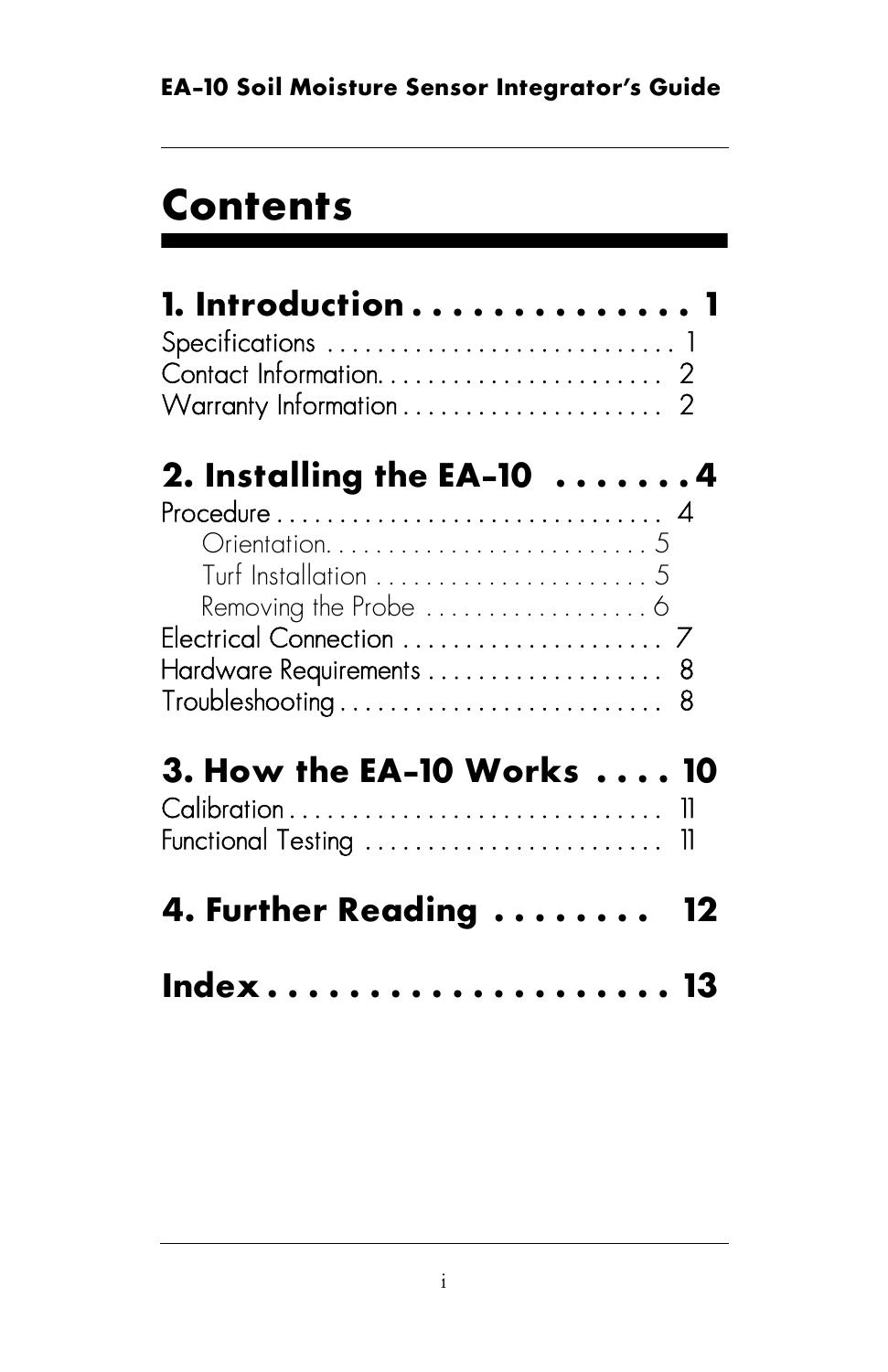# <span id="page-3-0"></span>**1. Introduction**

Thank you for using the  $ECH<sub>2</sub>O$  EA-10 Dielectric Soil Moisture sensor. The EA-10 sensor has a standard 2-wire, 4-20 mA analog interface for use with industrial data acquisition and control systems.

### <span id="page-3-2"></span><span id="page-3-1"></span>**Specifications**

**Model:** EA-10 Dielectric Soil Moisture Sensor.

#### **Electrical specs**:

*Interface:* 4-20 mA, 2-wire analog transmitter Red: (+) supply; Black: (-) supply; Shield: NC *Supply voltage:* line powered 7-32 Volt; DC Overvoltage and reverse polarity protected

#### **Sensor Specification:**

*Measurement type:* Volumetric Water Content (VWC) *Measurement range:* typical 0 to 40 percent VWC *Measurement resolution:* depends on acquisition hardware *Measurement accuracy:*  $\pm$  2% with soil specific calibra tion; accuracy at standard factory calibration varies depending on soil type *Measurement output:* current linearly related to VWC. *Active sensor length:* 10 cm *Minimum measurement time:* 10 ms

**Soils:** all types; coarse sand to clay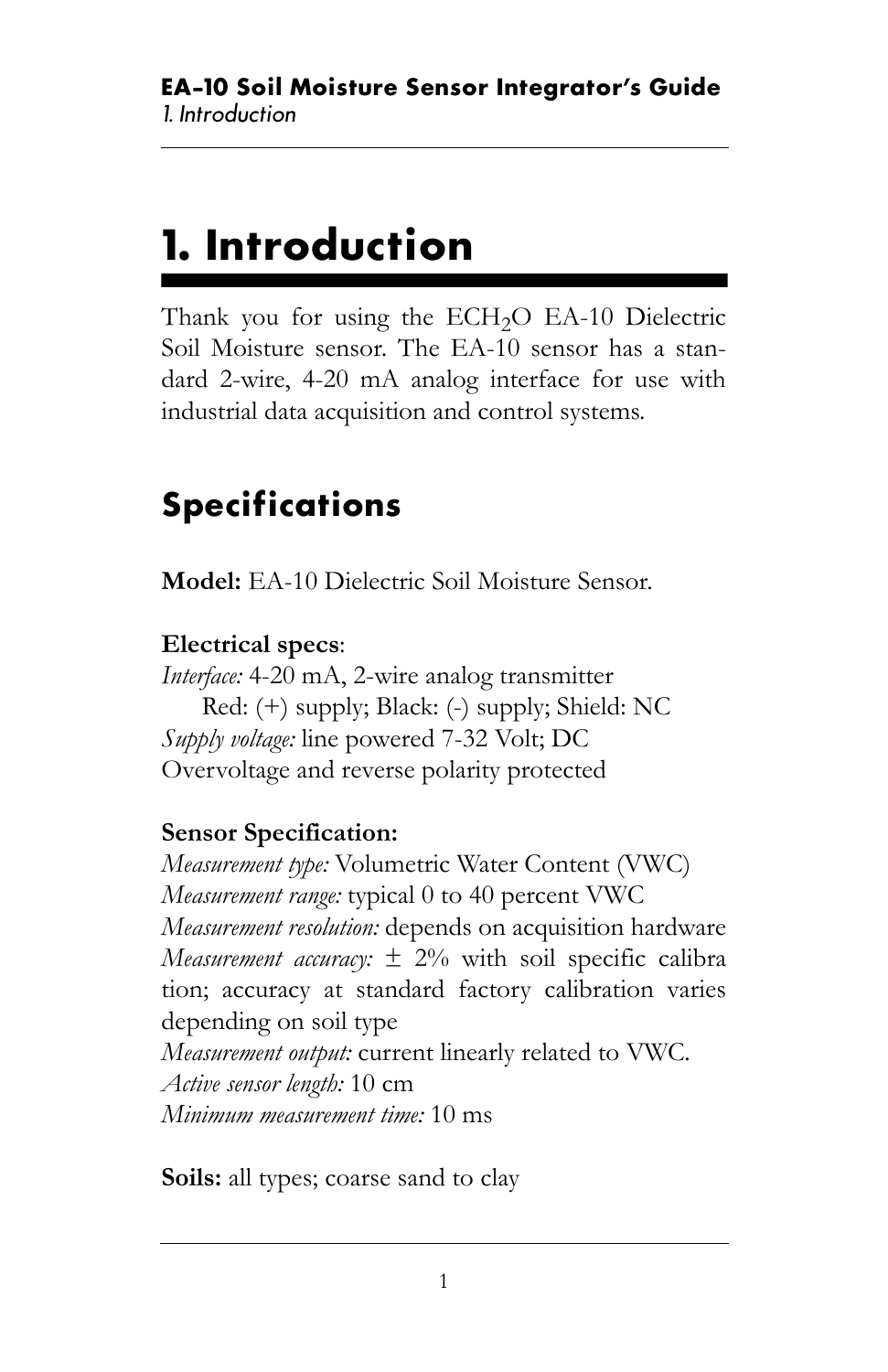#### **EA-10 Soil Moisture Sensor Integrator's Guide** *1. Introduction*

#### **Operating environment:**

*Temperature:* -40 to  $+50$  °C. *Humidity:* 0-100%

#### **Physical properties:**

*Dimensions:* 14.5cm x 3.17cm x 0.15 cm *Cable:* 2 meter, 26 AWG tinned, bare wire (*Custom length available upon request. Cost depends on length*).

#### **Calibration:**

*Percent Volumetric Water Content =* 0.0425 x current  $(mA) - 0.342$ *Functional testing: Sensor output in air:* 4.0-5.5 mA *Sensor output in water:* 16.0-18.5 mA.

### <span id="page-4-1"></span><span id="page-4-0"></span>**Contact Information**

If you need to contact Decagon:

- **E-mail us** at support@decagon.com
- **Send us a fax** at (509) 332-5158
- **Call us at:** (US and Canada only) 1-800-755-2751 or 509-332-2756.

### **Warranty Information**

The EA-10 has a 30-day satisfaction guarantee and a one-year warranty.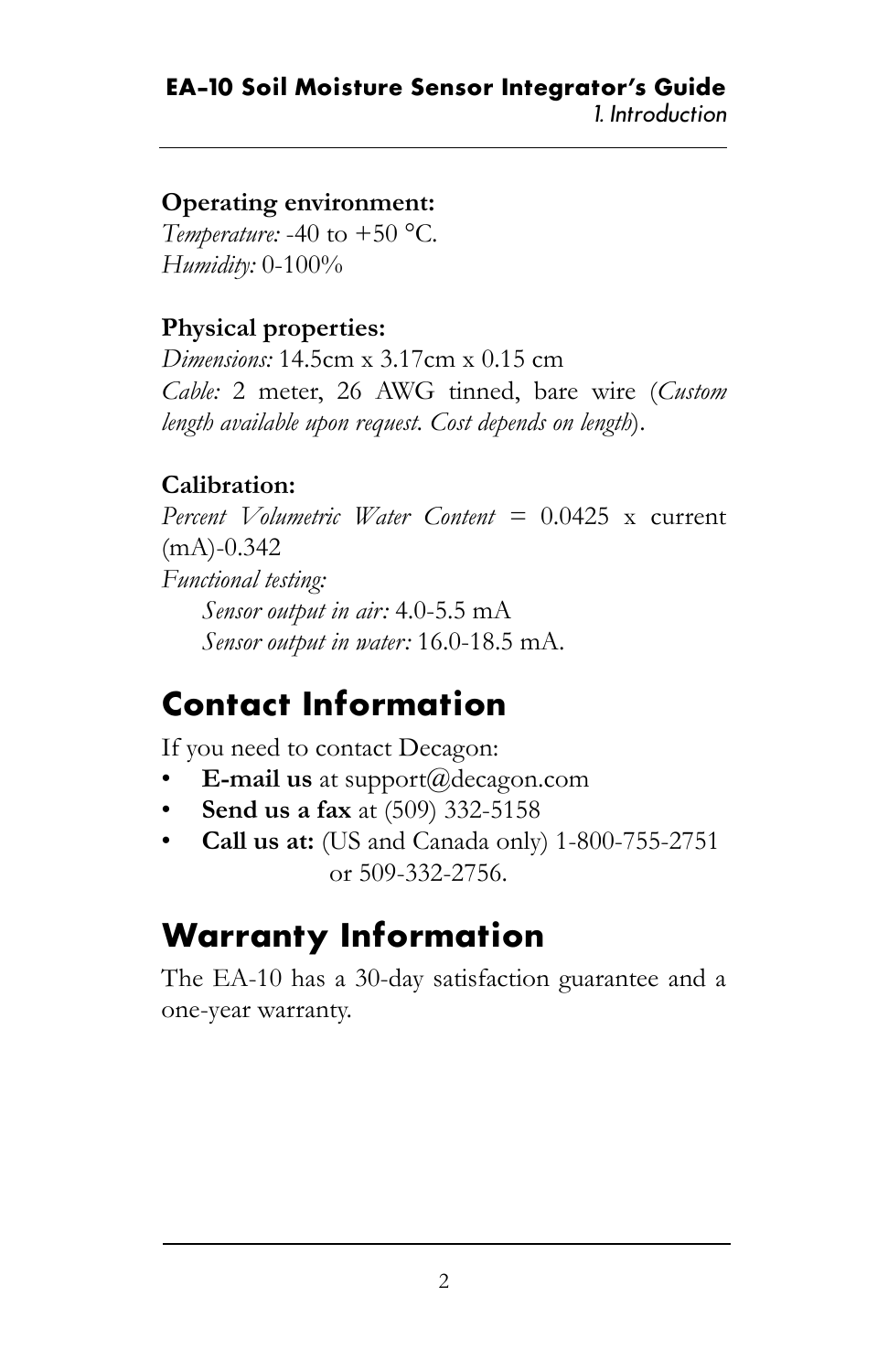### <span id="page-5-0"></span>**Seller's Liability**

Seller warrants new equipment of its own manufacture against defective workmanship and materials for a period of one year from date of receipt of equipment (the results of ordinary wear and tear, neglect, misuse, accident and excessive deterioration due to corrosion from any cause are not to be considered a defect); but Seller's liability for defective parts shall in no event exceed the furnishing of replacement parts F.O.B. the factory where originally manufactured. Material and equipment covered hereby which is not manufactured by Seller shall be covered only by the warranty of its manufacturer. Seller shall not be liable to Buyer for loss, damage or injuries to persons (including death), or to property or things of whatsoever kind (including, but not without limitation, loss of anticipated profits), occasioned by or arising out of the installation, operation, use, misuse, nonuse, repair, or replacement of said material and equipment, or out of the use of any method or process for which the same may be employed. The use of this equipment constitutes Buyer's acceptance of the terms set forth in this warranty. There are no understandings, representations, or warranties of any kind, express, implied, statutory or otherwise (including, but without limitation, the implied warranties of merchantability and fitness for a particular purpose), not expressly set forth herein.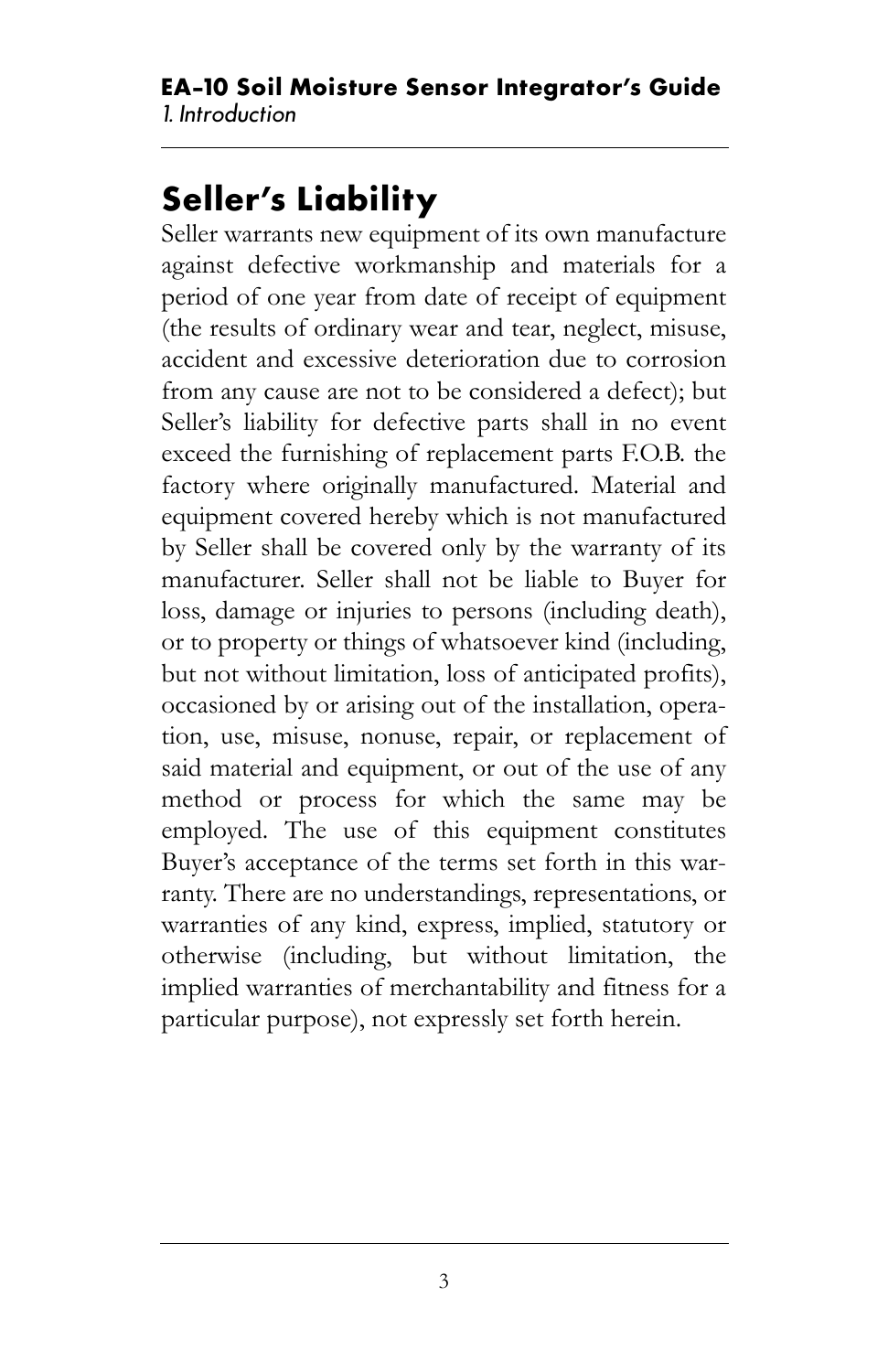# <span id="page-6-0"></span>**2. Installing the EA-10**

The EA-10 monitors the water content of the soil in which it is placed by measuring the dielectric constant of the soil and water surrounding the probe. While the probe measures just the soil which is adjacent to it, its reading is most useful if that measurement represents the general soil conditions in which the probe is placed. For that to happen, the monitoring site must be carefully selected, and the probe must be properly installed.

### <span id="page-6-2"></span><span id="page-6-1"></span>**Procedure**

When installing the EA-10 probe, it is best to maximize contact between the probe and the soil. There are two methods to accomplish this.

- 1. Use Decagon's Probe Installation Kit to install the probe. This kit has a custom-shaped blade to make the insertion in the soil, then another tool to place the probe into the insertion. For deeper installations, use an augur to reach the desired depth, then use the Installation kit with extension rods to install the probe.
- 2. Use a thin implement like a trenching shovel, gardening spade, or flat bar to make a pilot hole in the soil. Then insert the probe into the hole, making sure the entire length of the probe is covered. Finally, insert the shovel again into the soil a few inches away from the probe, and gently force soil toward the probe to provide good contact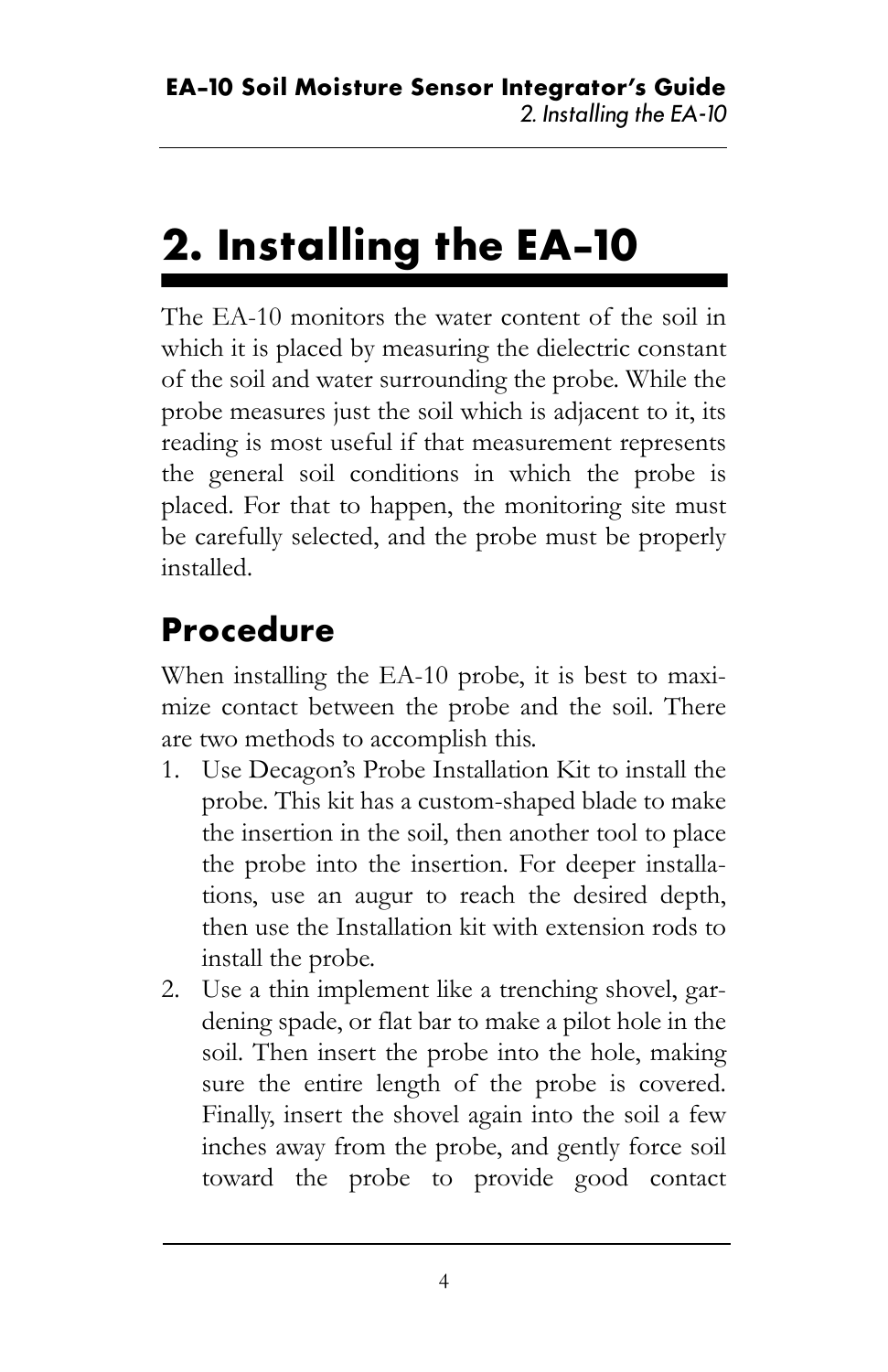#### **EA-10 Soil Moisture Sensor Integrator's Guide** *2. Installing the EA-10*

between the probe and the soil. For deeper installation, excavate down to the level you wish to measure, then install the probe as described.

When selecting a site for installation, it is important to remember that the soil adjacent to the probe surface has the strongest influence on the probe reading and that the probe measures the *volumetric* water content. Therefore any air gaps or excessive soil compaction around the probe can profoundly influence the readings. Also, do not install the probes adjacent to large metal objects such as metal poles or stakes. This can attenuate the probe's electromagnetic field and adversely affect output readings.

#### <span id="page-7-0"></span>**Orientation**

The probe can be oriented in any direction. However, orienting the flat side perpendicular to the surface of the soil will minimize effects on downward water movement.

#### <span id="page-7-1"></span>Turf Installation

at a 45° angle to the ground, instead of straight down. When installing the EA-10, the installation procedure is almost the same, except that the probe is ofteplaced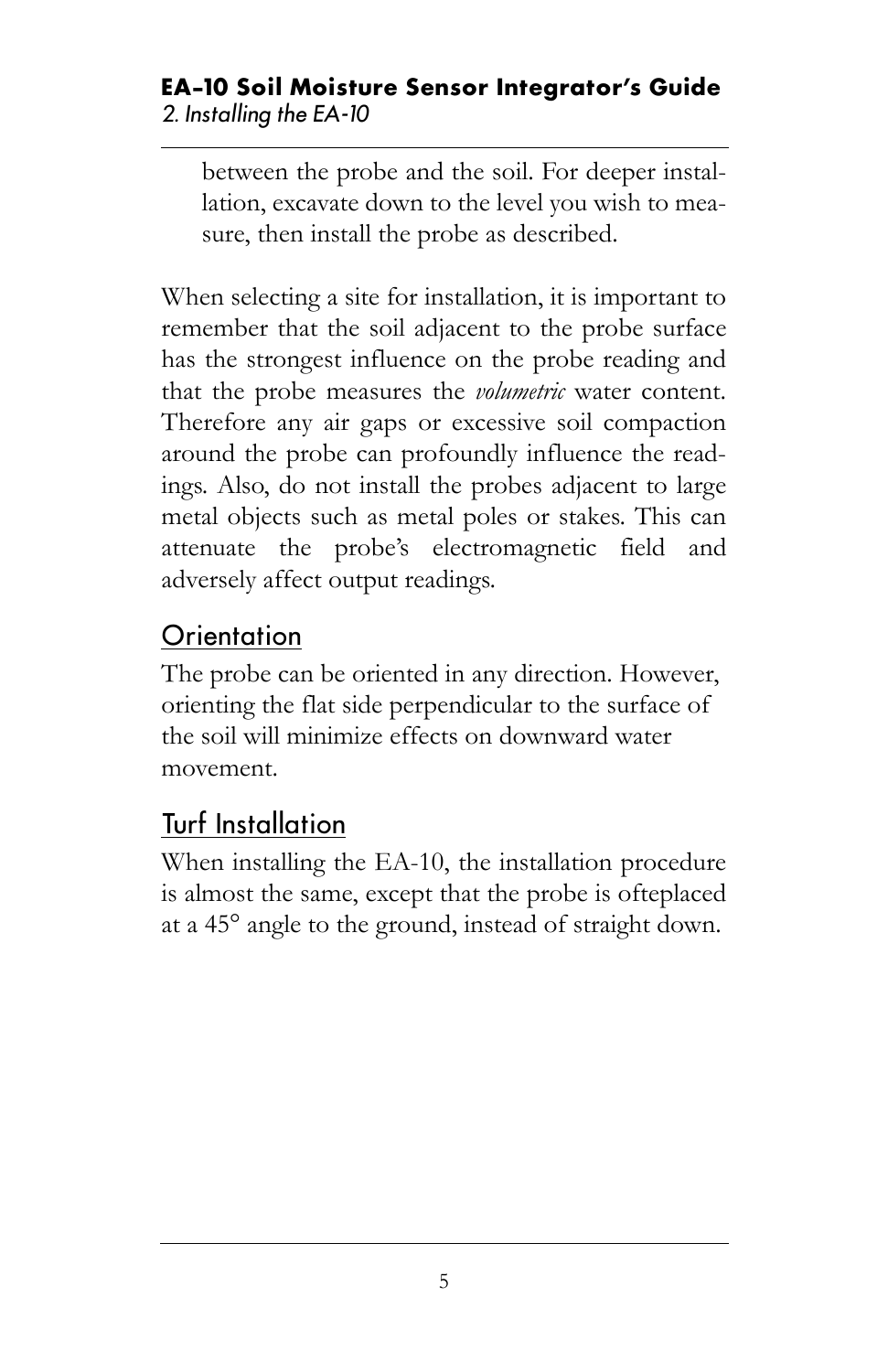**EA-10 Soil Moisture Sensor Integrator's Guide** *2. Installing the EA-10*



**pull it out of the soil by the cable!** Doing so may

<span id="page-8-0"></span>Removing the Probe

break internal connections and make the probe unusable.

**When removing the probe from the soil, do not**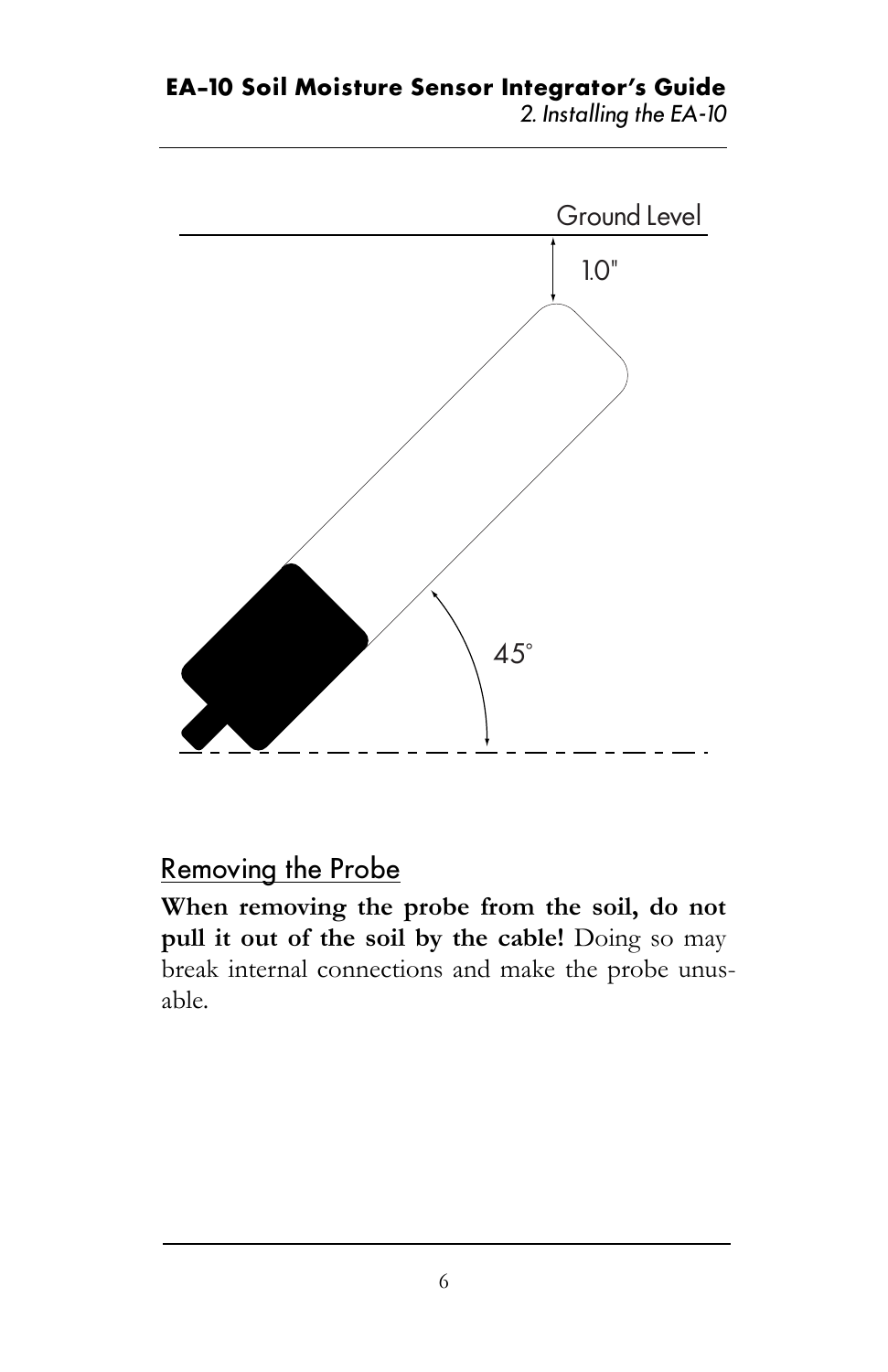#### **EA-10 Soil Moisture Sensor Integrator's Guide** *2. Installing the EA-10*

### <span id="page-9-1"></span><span id="page-9-0"></span>**Electrical Connection**

The EA-10 is a 2 wire, 4 - 20 mA transmitter. When connected to a 7 - 32 volt source (line power), the current is linearly proportional to the water content of the soil.



The red wire is connected to the positive terminal and the black wire is the return for the negative terminal. The shield (bare wire) can be connected to a shield terminal, if available, or left open. The probe is electri-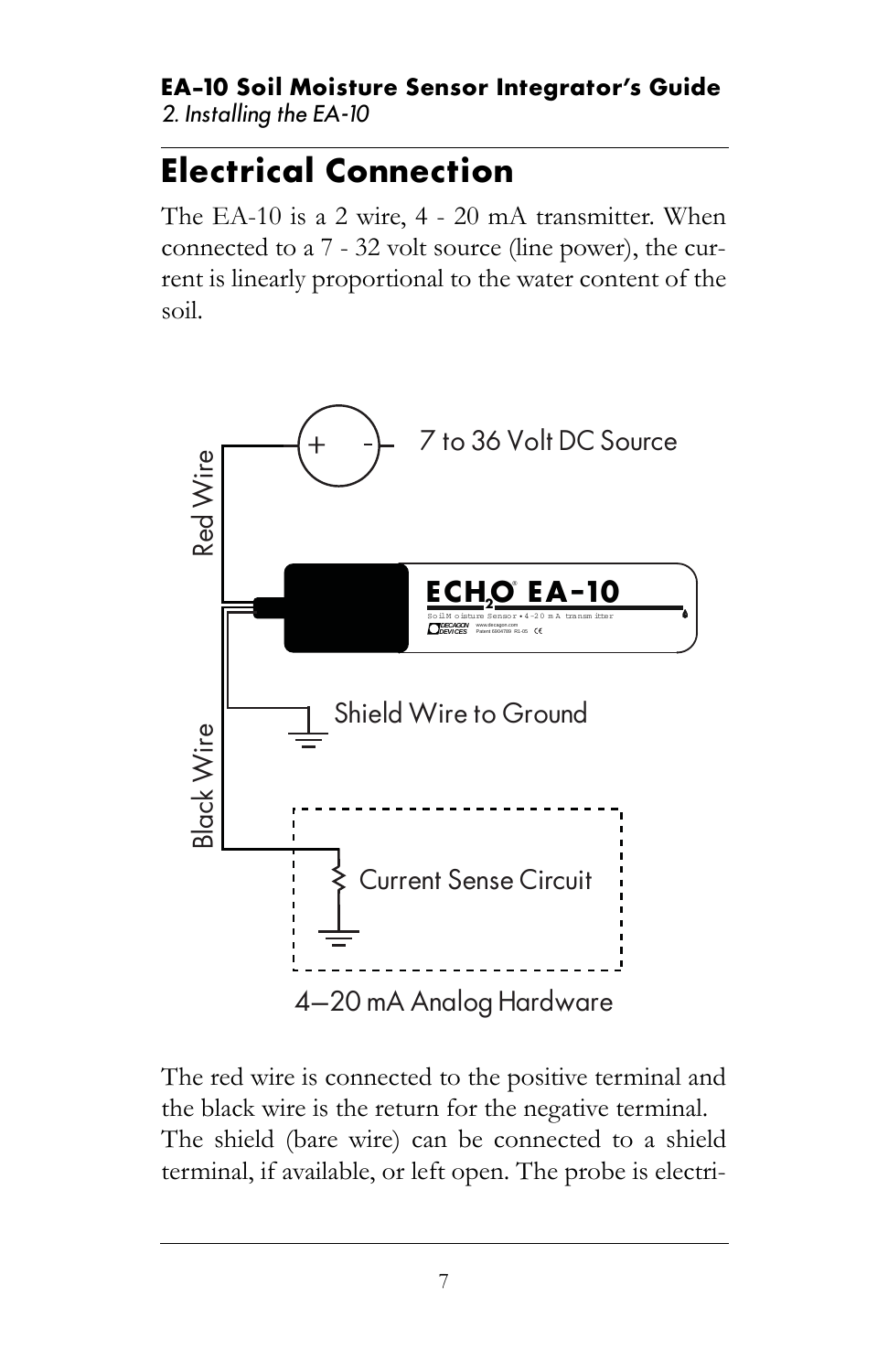#### **EA-10 Soil Moisture Sensor Integrator's Guide** *2. Installing the EA-10*

cally floating, and the shield is not electrically connected to the probe circuitry. Extension wire can be used to connect the EA-10 to the 4-20 mA receiver. The extension wire should be a 2 conductor shielded, direct burial cable.

**NOTE: It is essential that sensor wire connections be watertight! Use wire nuts with grease or silicon gel caps for all splices.**

### <span id="page-10-1"></span><span id="page-10-0"></span>**Hardware Requirements**

The EA-10 is designed to work with industrial control and acquisition devices. The EA-10 is loop powered, drawing its operational power from the current used to measure volumetric water content. Any device capable of producing a 7 - 32 mA loop voltage should be compatible with the EA-10. The EA-10 is also reverse-polarity protected. If it is installed in the wrong direction, it will not operate, but will be protected from electrical overload.

**NOTE: The EA-10 is intended for use with industrial control and acquisition devices which can provide a short pulse, leaving the probes turned off most of the time. Continuous power may cause the probe to exceed government FCC limits on electromagnetic emissions.**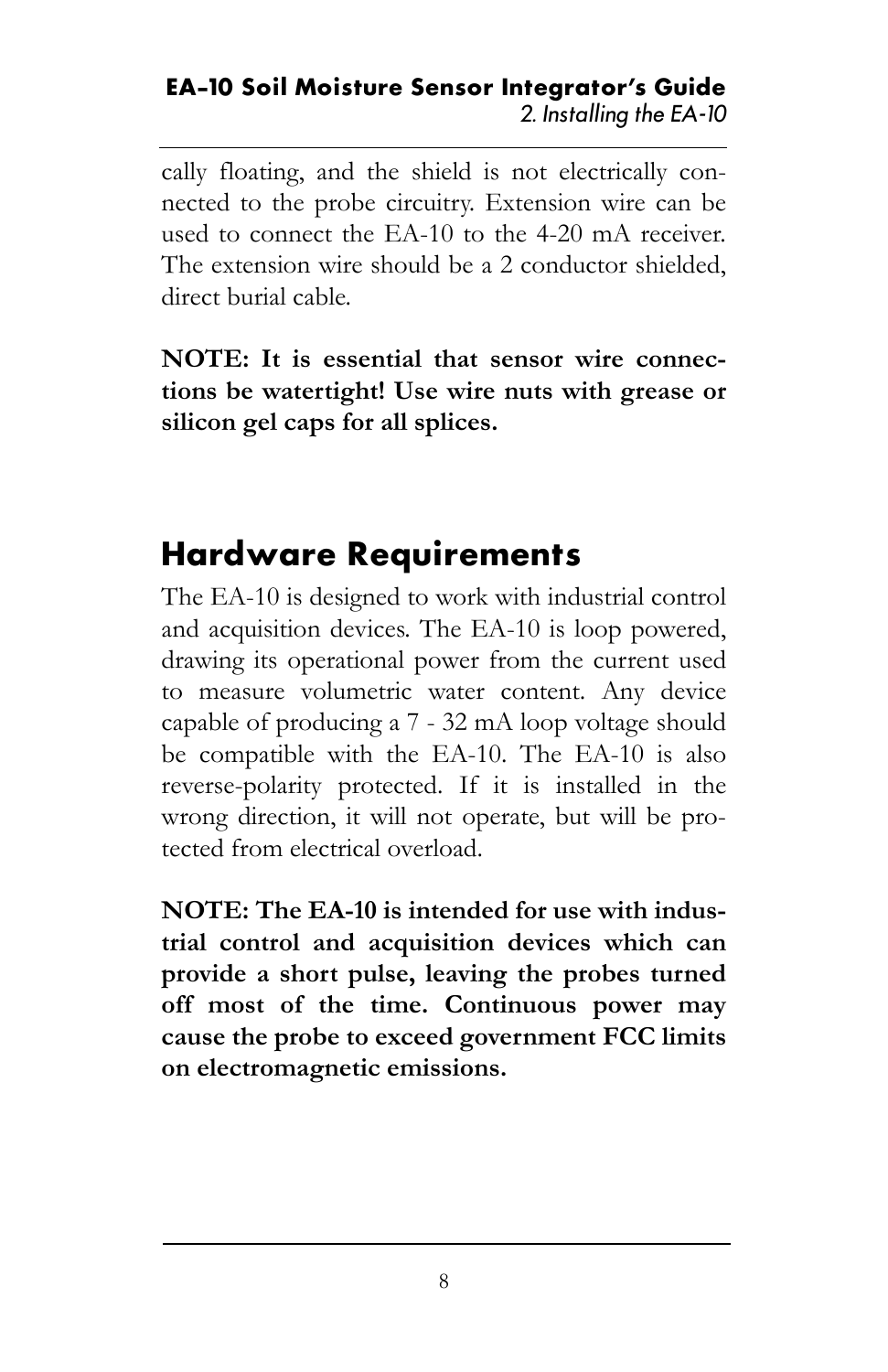### <span id="page-11-1"></span><span id="page-11-0"></span>**Troubleshooting**

If you encounter problems with the EA-10, they will usually be in the form of negative or erroneous VWC readings. The most common solution to this problem is to make sure that you have adequate probe-to-soil contact. When inserted, the EA-10 should be completely covered up to the black overmolding. Doing this should remedy any reading errors. If it does not, please contact Decagon for assistance.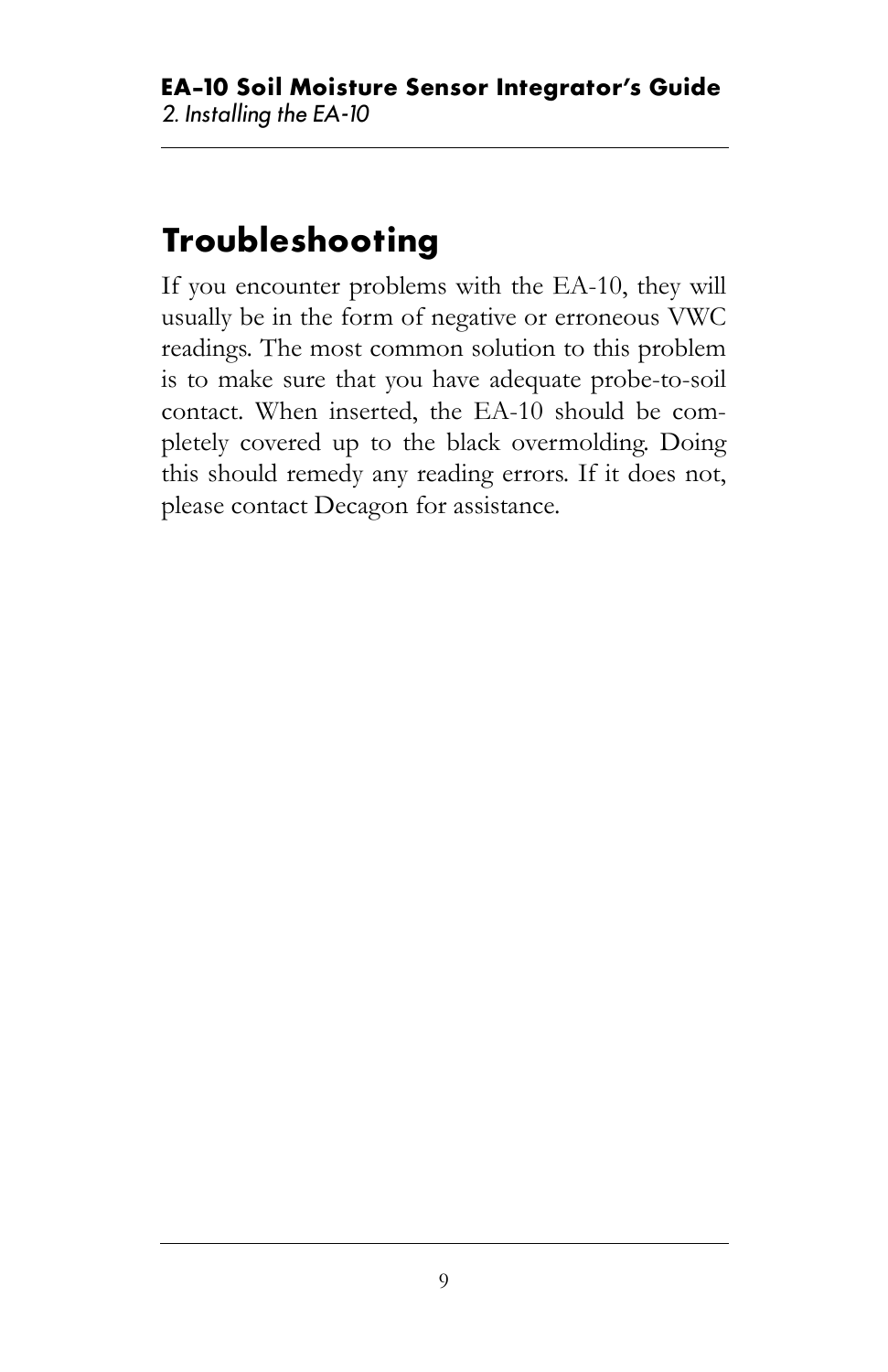# <span id="page-12-0"></span>**3. How the EA-10 Works**

In essence, the EA-10 monitors the water budget of the soil in which it is placed. It senses water addition and water loss. If the soil is too wet, irrigation can be stopped. If the soil becomes too dry, additional irrigation time can be programmed.

Proper monitoring of the water budget requires that the moisture sensor be located in the active root zone of relatively homogeneous vegetation, and in welldrained soil of above-average moisture holding capacity. Avoid locations where water can run-on or pool, and locations with poor vegetative cover, or where vegetation tends to water stress because of poor moisture holding capacity of the soil or shallow root zone.

Vegetation in non-monitored zones will use water at a rate proportional to water use in the monitored zone. Water application rates in these zones must therefore be proportional for the entire system to remain properly irrigated. If trees use 30% more water than turf, and turf is being monitored, then the tree zone needs to be irrigated for 30% more time than the monitored turf to maintain adequate soil moisture.

Since dielectric probes (such as the EA-10) measure the moisture in the immediate vicinity of the probe, it is essential that the probe be installed so that the entire length of the probe is in intimate contact with the soil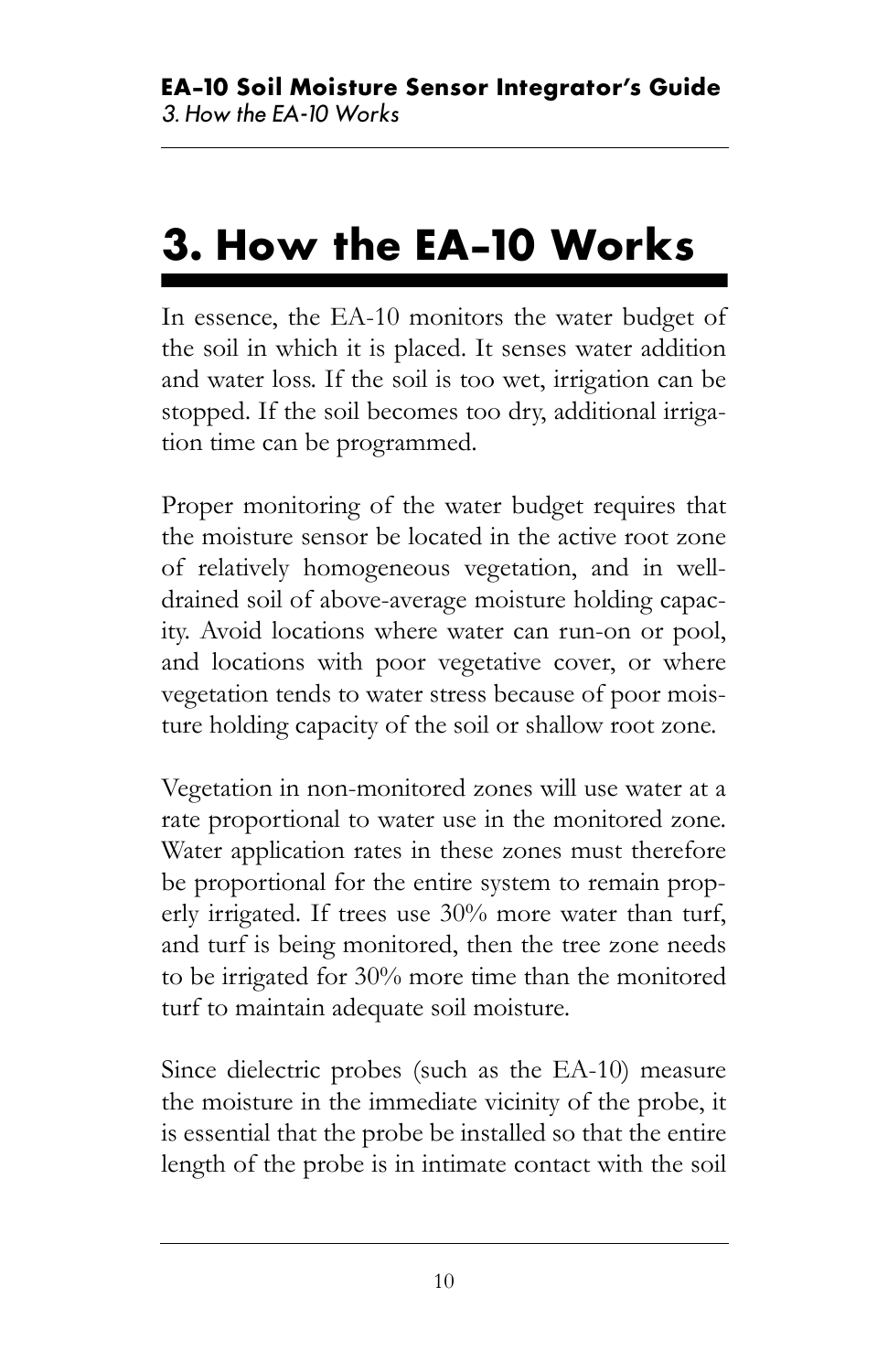#### **EA-10 Soil Moisture Sensor Integrator's Guide** *3. How the EA-10 Works*

(no air gaps). The soil must therefore be packed tightly around the entire probe length during installation. The probe is installed with the blade perpendicular to the surface to interfere as little as possible with water movement through the soil.

### <span id="page-13-2"></span><span id="page-13-0"></span>**Calibration**

The probe reading is converted to volumetric water content using the following equation:

*Volumetric Water Content = 0.0425 x Current (mA)- 0.342*

Water content is in  $m^3$   $m^{-3}$ , and current is in milliamps. For water content in terms of percent of total volume, use the following equation:

*Volume percent = 4.25 x Current - 34.2.*

These calibrations are for typical soils with mid range texture, and are accurate enough for most irrigation scheduling purposes. For greater accuracy, a soil specific calibration should be undertaken, as outlined on the Decagon website.

### <span id="page-13-3"></span><span id="page-13-1"></span>**Functional Testing**

 $ECH<sub>2</sub>O$  EA-10 sensors are tested to perform correctly in the following conditions: *Sensor output in air:* 4.0-5.5 mA *Sensor output in distilled water:* 16.0-18.5mA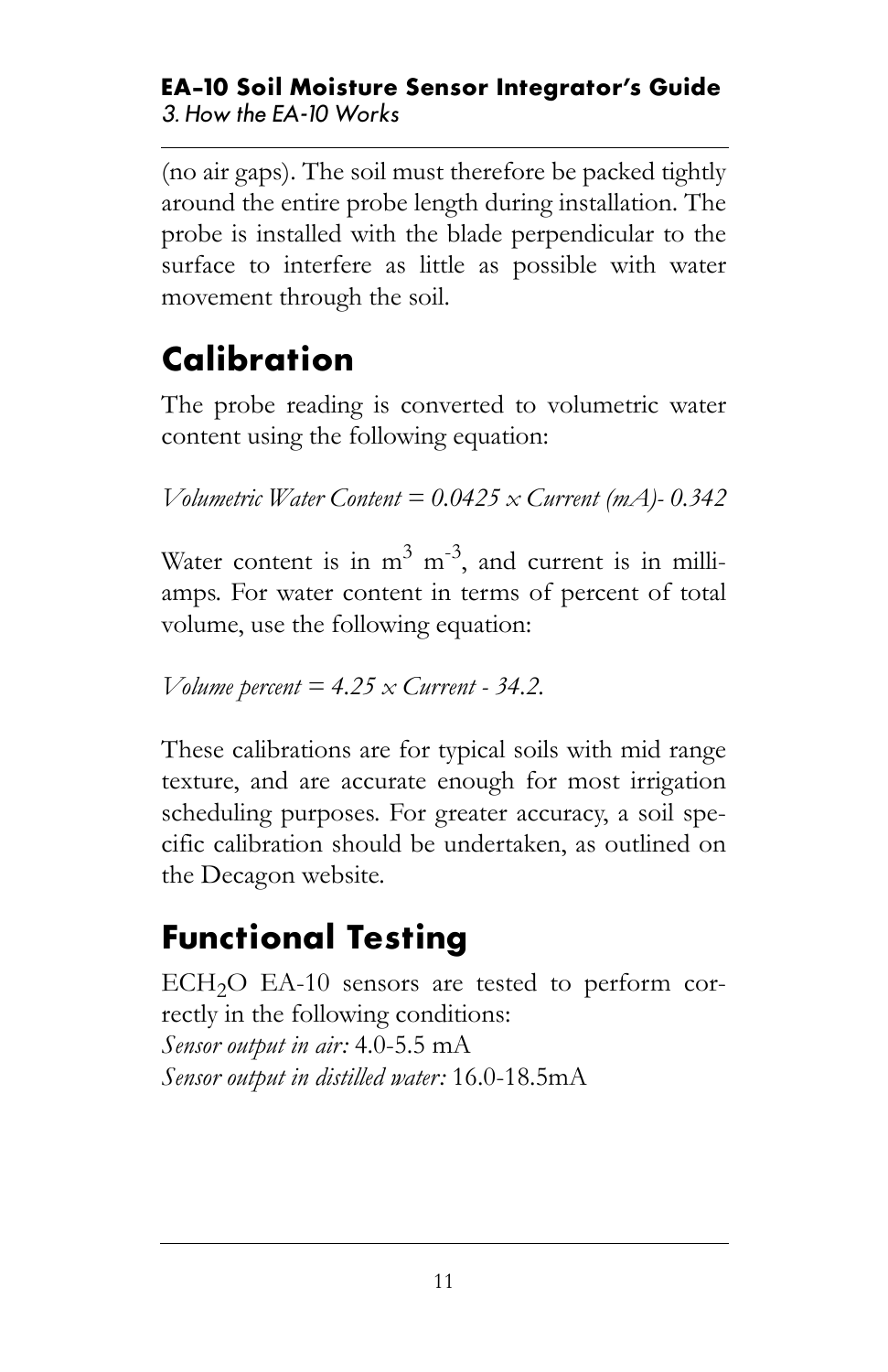# <span id="page-14-0"></span>**4. Further Reading**

#### **ECH2O Probes Soil-Specific Calibration**

http://www.decagon.com/ag\_research/literature/ app\_notes.php

#### **ECH2O Dielectric Probes vs. Time Domain Reflectometers (TDR)**

http://www.decagon.com/ag\_research/literature/ app\_notes.php

#### **ECH<sub>2</sub>O** Probe insertion guide

http://www.decagon.com/ag\_research/literature/ app\_notes.php